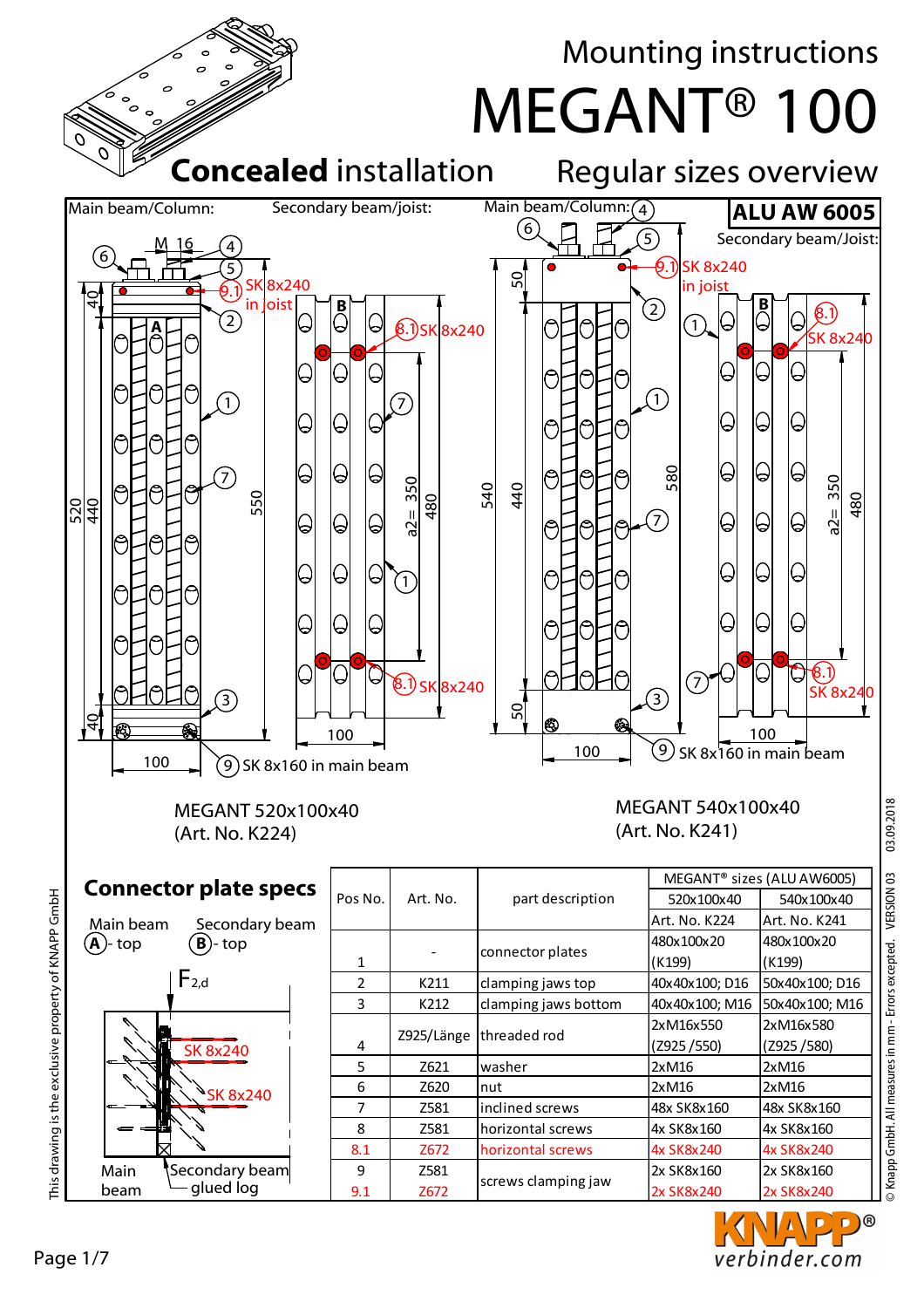

### **Pre-drill layout in main beam !**



#### **Drilling positions for centered mounting in secondary beam !**



| Pre-drilling concealed installation of connector |                                             |                |
|--------------------------------------------------|---------------------------------------------|----------------|
| Secondary                                        | Pre-drill spacing a1 with respect to        |                |
| beam                                             | secondary beam member heigth H <sub>N</sub> |                |
| Heigth                                           | <b>MEGANT®</b>                              | <b>MEGANT®</b> |
| $H_N$ [mm]                                       | 520x100                                     | 540x100        |
| 400                                              |                                             |                |
| 440                                              |                                             |                |
| 480                                              |                                             |                |
| 520                                              |                                             |                |
| 560                                              |                                             |                |
| 600                                              |                                             |                |
| 640                                              | 145                                         | 145            |
| 680                                              | 165                                         | 165            |
| 700                                              | 175                                         | 175            |
| 720                                              | 185                                         | 185            |
| 760                                              | 205                                         | 205            |
| 800                                              | 225                                         | 225            |
| 840                                              | 245                                         | 245            |
| 880                                              | 265                                         | 265            |
| 920                                              | 285                                         | 285            |
| 960                                              | 305                                         | 305            |
| 1000                                             | 325                                         | 325            |

| <b>IDistances</b> | <b>MEGANT®</b> | $MFGANT^@$ |
|-------------------|----------------|------------|
|                   | 520x100        | 540x100    |
| $a2$ [mm]         | 350            | 350        |
| $a3$ [mm]         |                |            |

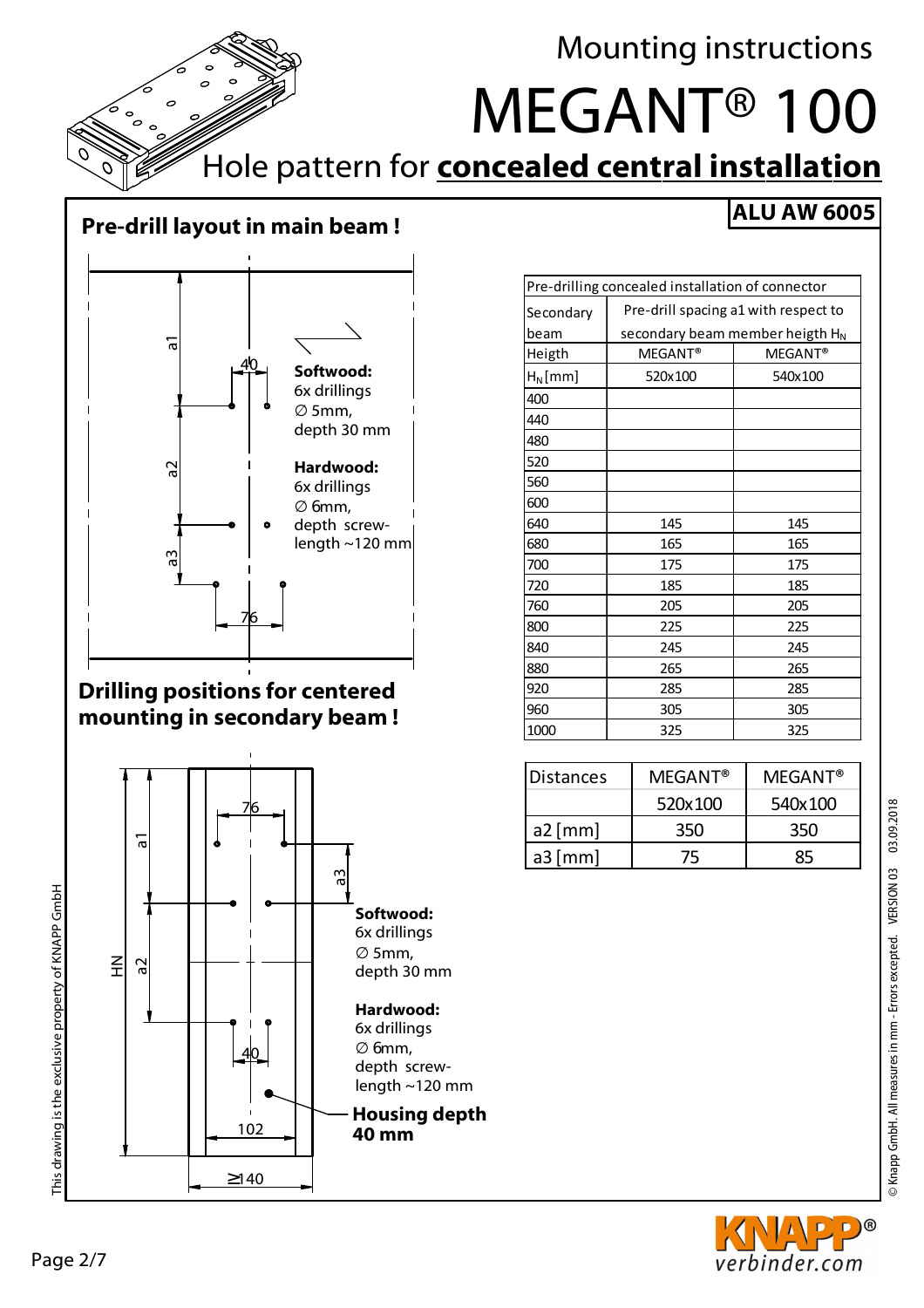

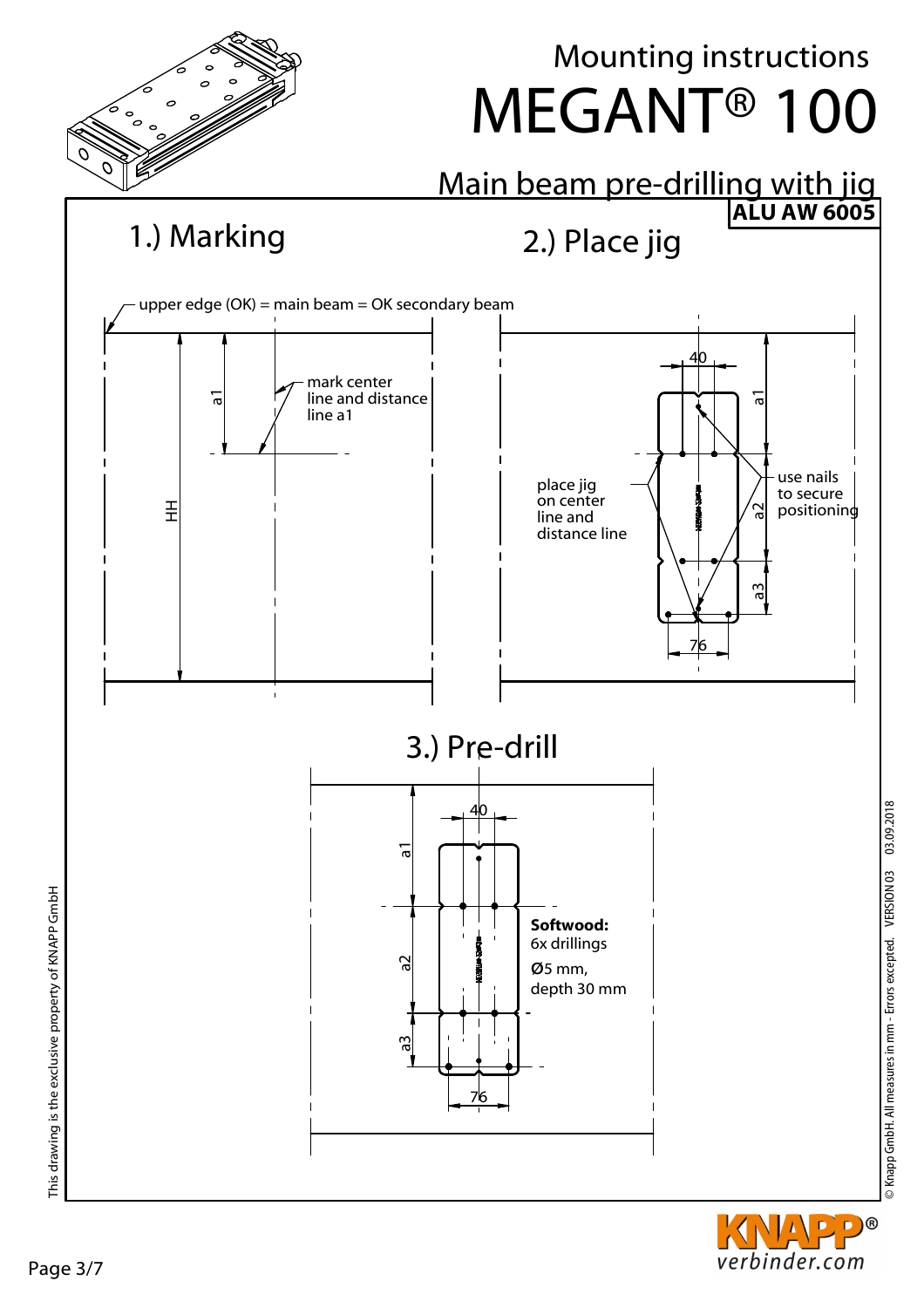

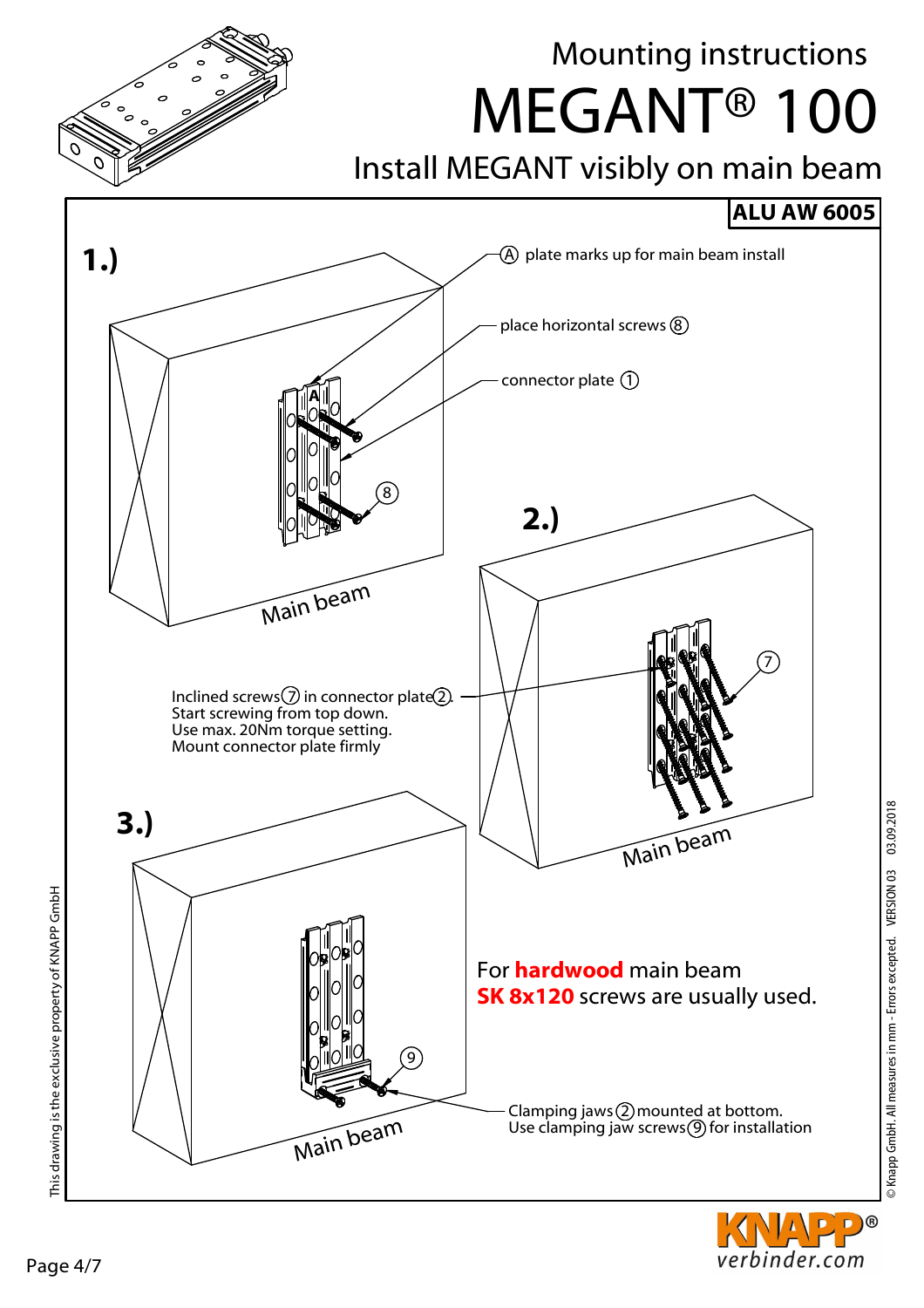



© Knapp GmbH. All measures in mm - Errors excepted. VERSION 03 03.09.2018

© Knapp GmbH. All measures in mm - Errors excepted. VERSION 03 03.09.2018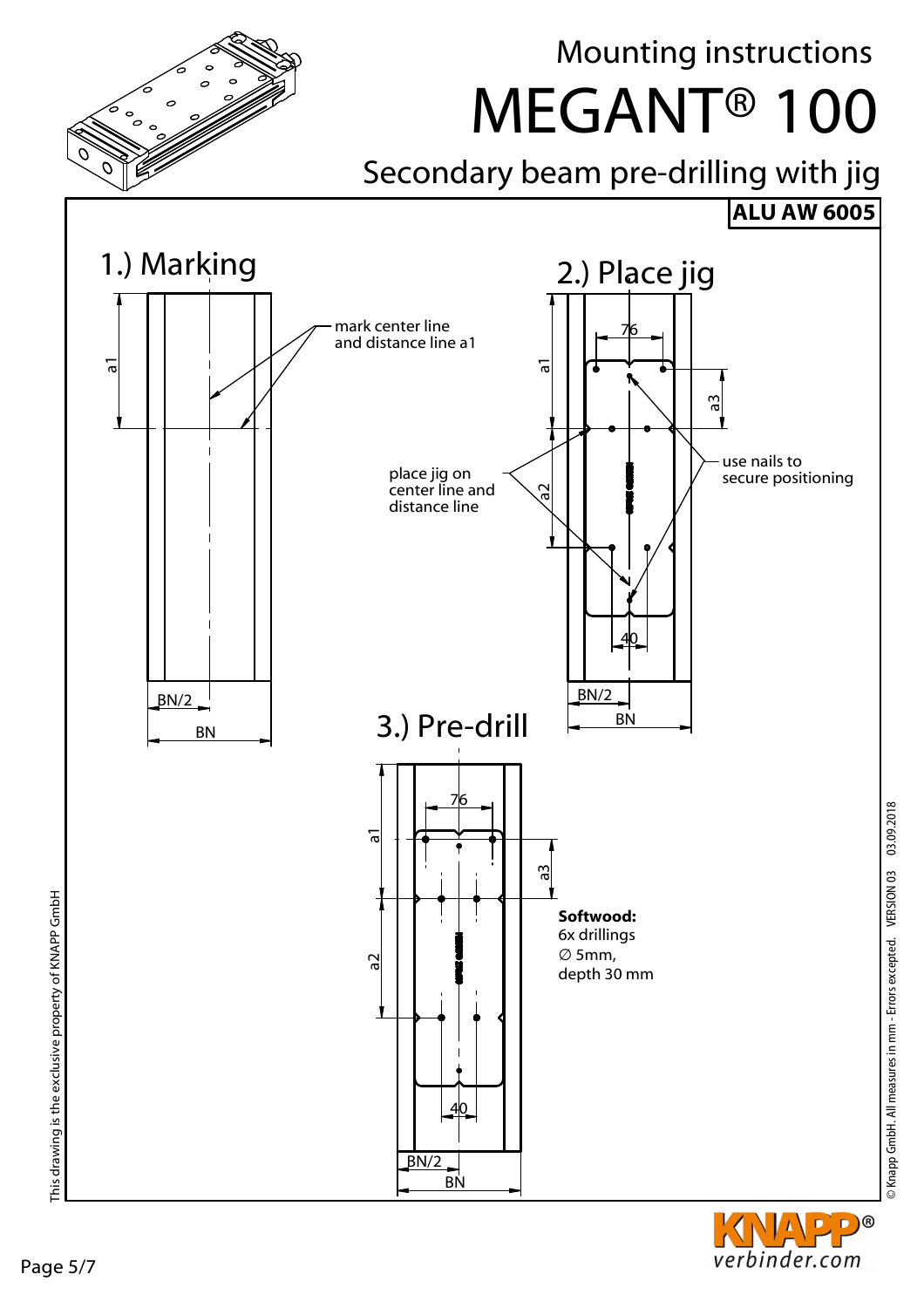D)®

verbinder.com

# Mounting instructions

MEGANT® 100

## Install MEGANT **concealed** on secondary beam

## **ALU AW 6005**